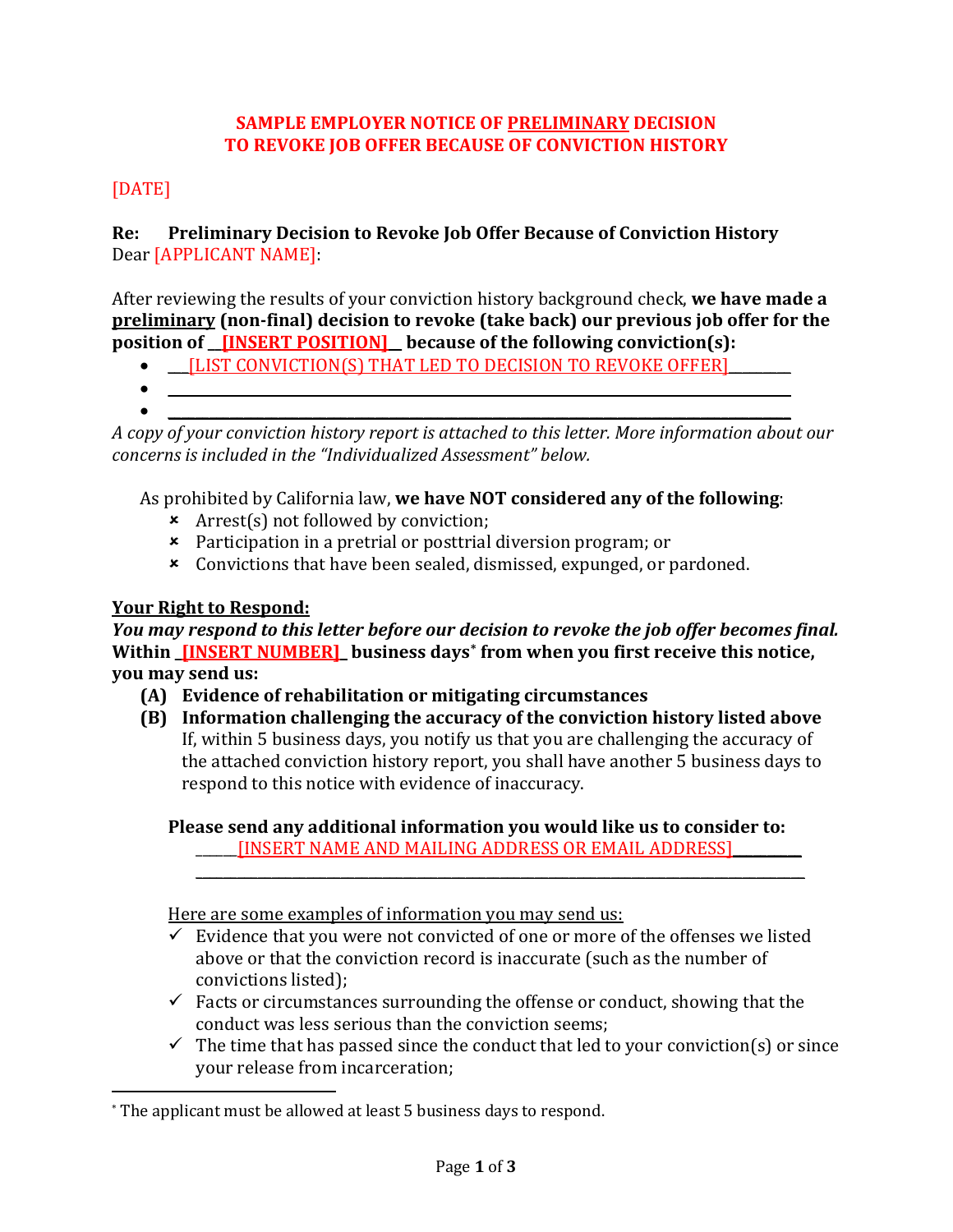- $\checkmark$  The length and consistency of employment history or community involvement (such as volunteer activities) before and after the offense(s);
- $\checkmark$  Employment or character references from people who know you, such as letters from teachers, counselors, supervisors, clergy, and probation or parole officers;
- $\checkmark$  Evidence that you attended school, job training, or counseling;
- $\checkmark$  Evidence that you have performed the same type of work since your conviction;
- $\checkmark$  Whether you are bonded under a federal, state, or local bonding program; and
- $\checkmark$  Any other evidence of your rehabilitation efforts, such as (i) evidence showing how much time has passed since release from incarceration without subsequent conviction, (ii) evidence showing your compliance with the terms and conditions of probation or parole, or (iii) evidence showing your present fitness for the job.

**We are required to review the information you submit** and make another individualized assessment of whether to hire you or revoke the job offer. *We will notify you in writing if we make a final decision to revoke the job offer.*

#### **Our Individualized Assessment:**

We have individually assessed whether your conviction history is directly related to the duties of the job we offered you. We considered all of the following:

- **1. The nature and seriousness of the of the conduct that led to your conviction(s), which we assessed as follows:** \_\_\_\_\_\_\_\_\_\_\_\_\_\_\_\_\_\_\_\_\_\_\_\_\_\_\_\_\_\_\_\_\_\_\_\_\_\_\_\_\_\_ \_\_\_\_\_[DESCRIBE WHY CONSIDERED SERIOUS]\_\_\_\_\_\_\_\_\_\_\_\_\_\_\_\_\_\_\_\_\_\_\_\_\_\_\_\_\_\_\_\_\_\_\_\_\_\_\_\_\_\_\_\_
- **2. How long ago the conduct occurred that led to your conviction, which was:**  \_\_\_\_\_\_\_[INSERT AMOUNT OF TIME PASSED]\_\_\_\_\_\_\_\_ **and how long ago you completed your sentence, which was: <u>INSERT AMOUNT OF TIME PASSED</u>**

\_\_\_\_\_\_\_\_\_\_\_\_\_\_\_\_\_\_\_\_\_\_\_\_\_\_\_\_\_\_\_\_\_\_\_\_\_\_\_\_\_\_\_\_\_\_\_\_\_\_\_\_\_\_\_\_\_\_\_\_\_\_\_\_\_\_\_\_\_\_\_\_\_\_\_\_\_\_\_\_\_\_\_\_\_\_\_\_\_\_\_\_\_\_\_\_\_

\_\_\_\_\_\_\_\_\_\_\_\_\_\_\_\_\_\_\_\_\_\_\_\_\_\_\_\_\_\_\_\_\_\_\_\_\_\_\_\_\_\_\_\_\_\_\_\_\_\_\_\_\_\_\_\_\_\_\_\_\_\_\_\_\_\_\_\_\_\_\_\_\_\_\_\_\_\_\_\_\_\_\_\_\_\_\_\_\_\_\_\_\_\_\_\_\_

**3. The specific duties and responsibilities of the position of** \_\_[INSERT POSITION]\_**,**  which are: \_\_\_\_\_<sup>[LIST</sup> JOB DUTIES]

\_\_\_\_\_\_\_\_\_\_\_\_\_\_\_\_\_\_\_\_\_\_\_\_\_\_\_\_\_\_\_\_\_\_\_\_\_\_\_\_\_\_\_\_\_\_\_\_\_\_\_\_\_\_\_\_\_\_\_\_\_\_\_\_\_\_\_\_\_\_\_\_\_\_\_\_\_\_\_\_\_\_\_\_\_\_\_\_\_\_\_\_\_\_\_\_\_ \_\_\_\_\_\_\_\_\_\_\_\_\_\_\_\_\_\_\_\_\_\_\_\_\_\_\_\_\_\_\_\_\_\_\_\_\_\_\_\_\_\_\_\_\_\_\_\_\_\_\_\_\_\_\_\_\_\_\_\_\_\_\_\_\_\_\_\_\_\_\_\_\_\_\_\_\_\_\_\_\_\_\_\_\_\_\_\_\_\_\_\_\_\_\_\_\_

**We believe your conviction record lessens your fitness/ability to perform the job duties because:** \_\_\_\_\_\_\_\_\_\_\_\_\_\_\_\_\_\_\_\_\_\_\_\_\_\_\_\_\_\_\_\_\_\_\_\_\_\_\_\_\_\_\_\_\_\_\_\_\_\_\_\_\_\_\_\_\_\_\_\_\_\_\_\_\_\_\_\_\_\_\_\_\_\_\_\_\_\_\_\_\_\_\_\_\_

\_\_\_\_\_\_\_\_\_\_\_\_\_\_\_\_\_\_\_\_\_\_\_\_\_\_\_\_\_\_\_\_\_\_\_\_\_\_\_\_\_\_\_\_\_\_\_\_\_\_\_\_\_\_\_\_\_\_\_\_\_\_\_\_\_\_\_\_\_\_\_\_\_\_\_\_\_\_\_\_\_\_\_\_\_\_\_\_\_\_\_\_\_\_\_\_\_\_\_\_\_\_\_\_\_ \_\_\_\_\_\_\_\_\_\_\_\_\_\_\_\_\_\_\_\_\_\_\_\_\_\_\_\_\_\_\_\_\_\_\_\_\_\_\_\_\_\_\_\_\_\_\_\_\_\_\_\_\_\_\_\_\_\_\_\_\_\_\_\_\_\_\_\_\_\_\_\_\_\_\_\_\_\_\_\_\_\_\_\_\_\_\_\_\_\_\_\_\_\_\_\_\_\_\_\_\_\_\_\_\_ \_\_\_\_\_\_\_\_\_\_\_\_\_\_\_\_\_\_\_\_\_\_\_\_\_\_\_\_\_\_\_\_\_\_\_\_\_\_\_\_\_\_\_\_\_\_\_\_\_\_\_\_\_\_\_\_\_\_\_\_\_\_\_\_\_\_\_\_\_\_\_\_\_\_\_\_\_\_\_\_\_\_\_\_\_\_\_\_\_\_\_\_\_\_\_\_\_\_\_\_\_\_\_\_\_

Sincerely, [Employer contact person name] [Employer company name] [Employer address] [Employer contact phone number]